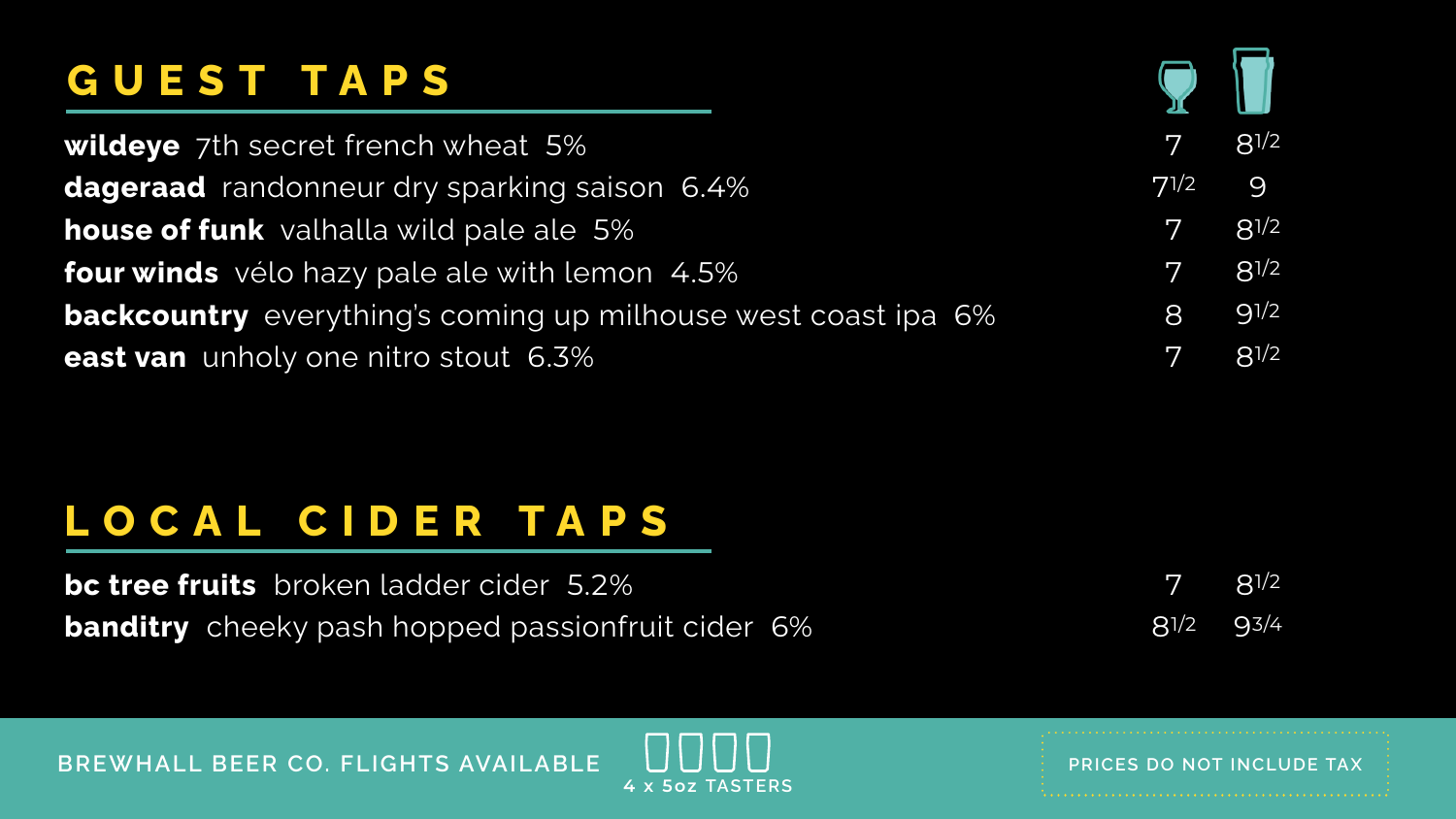## **BREWHALL BEER CO.**

### **SIGNATURE SERIES**

**brewhall** köl story bro kölsch lagered ale **EXAMPLE brewhall** neon lights pale ale 4.5% **brewhall** azedo tropical sour 6.5% **BCB brewhall** hall pass ipa 6.2%

 **brewhall** zom-bae sour with pineapple, pomegranate and citrus 6.4% **brewhall** losing daylight berliner weisse sour **brewhall** mighty morphin sour rangers dry h **brewhall x powell** whiskey tango fandango **brewhall x darby's** strata z double dry hopp **brewhall x steel and oak** slice of paradise y phillips x brewhall weekend at berries stray

**BREWHALL BEER CO. FLIGHTS AVAILABLE**  $\bigcup \bigcup \bigcup \bigcup \bigcup$ 



| <b>EXAMPLE</b><br>$5\%$<br><b>BCBA GERMAN BEER WINNER</b> | $6$ 71/2 41/4                          |  |
|-----------------------------------------------------------|----------------------------------------|--|
| <b>BCBA HAZY BEER WINNER</b>                              | $\sqrt{6}$ $\sqrt{71}/2$ $\sqrt{41}/4$ |  |
| <b>BA PEOPLE'S CHOICE WINNER</b>                          | $63/4$ $8^{1/4}$ $4^{1/2}$             |  |
|                                                           | $63/4$ $8^{1/4}$ $4^{1/2}$             |  |
|                                                           |                                        |  |

### **LIMITED RELEASE**

| <i>urale 4.2%</i>          |                            | 8 4 |
|----------------------------|----------------------------|-----|
| 10pped sour 6.5%           | $63/4$ $8^{1/4}$ $4^{1/2}$ |     |
| negranate and citrus 6.4%  | $63/4$ $8^{1/4}$           |     |
| whiskey sour ale 6.8%      | $63/4$ $8^{1/4}$ $4^{1/2}$ |     |
| ed ipa 6.5%                | $63/4$ $8^{1/4}$ $4^{1/2}$ |     |
| uzu wheat ale 4.6%         | $63/4$ $8^{1/4}$ $4^{1/2}$ |     |
| wberry lemon sour ale 4.2% | $63/4$ $8^{1/4}$           |     |

**4 x 5oz TASTERS**

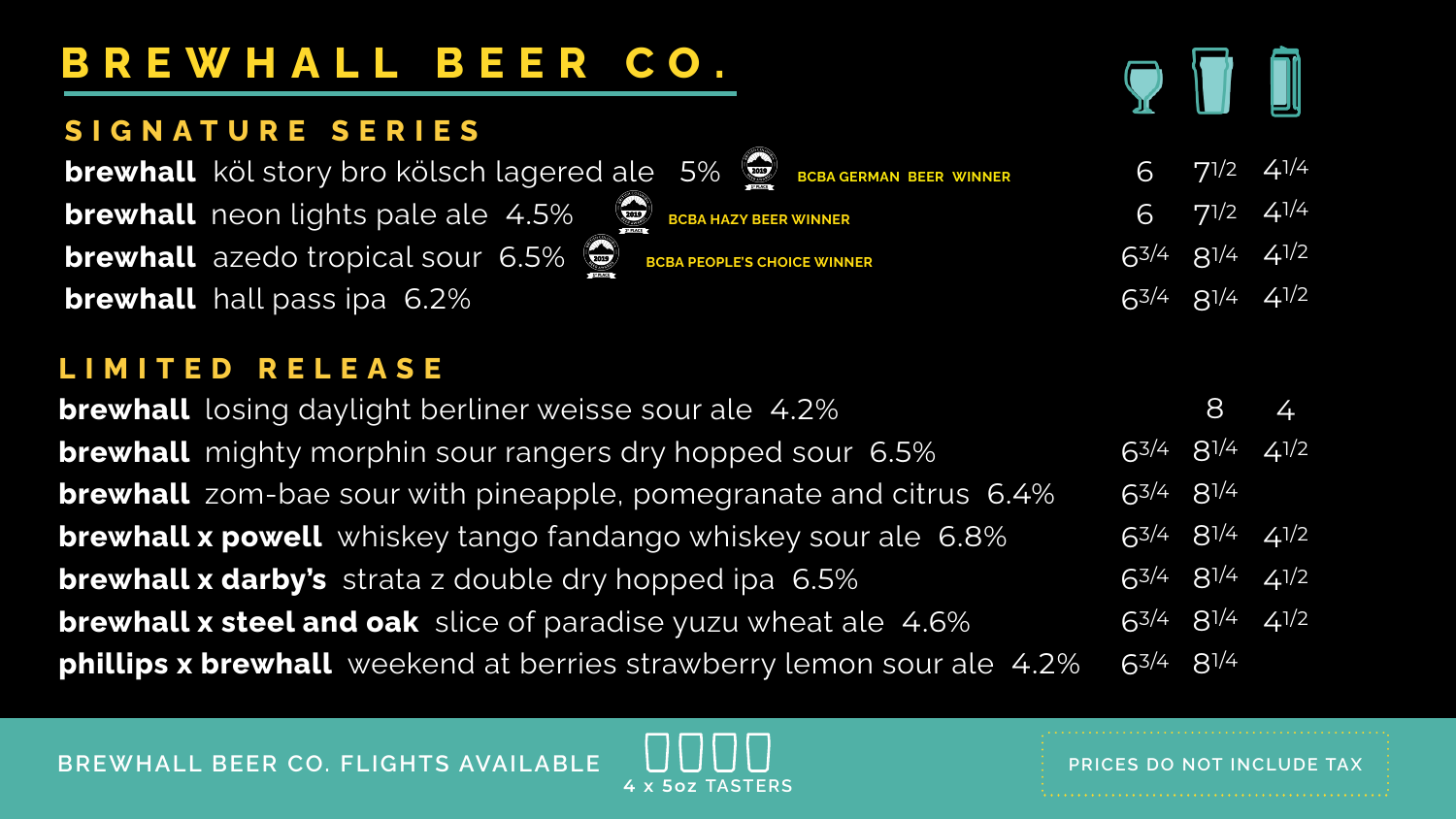## **WINE ON TAP**

clos du soleil sauvignon blanc naramata, **bartier bros. rosé** oliver, bc • 6oz **church & state cabernet merlot** summerland **howling bluff pinot noir** penticton, bc • 6oz

### **HAPPY HOUR**

**köl story bro kölsch** 4 / 51/2 **neon lights pale ale** 4 / 51/2 **hall pass ipa** 4 / 51/2

**MON - FRI • 2PM - 6PM + SUN - THURS • 9PM - CLOSE select wines** \$2 off **jelly poppers** 4 for \$12

**all shareables + pizzas** \$2 off

**VIEW OUR FULL MENU AT**

| OC . 60Z                           | 10         |
|------------------------------------|------------|
| nd, bc · 6oz                       | 10<br>10   |
| $\mathbb{Z}$                       | $10^{1/2}$ |
| A SELECTION OF 4 X 1/20Z TASTERS : |            |
| s artisanal whiskies               | 20<br>26   |
| Jon't shoot!                       |            |

## **SPIRIT FLIGHTS A SELECTION OF 4 X 1/2OZ TASTERS**



**local love** highlighting british columbia's **mas tequila** 3 tequilas and 1 mezcal - sip, d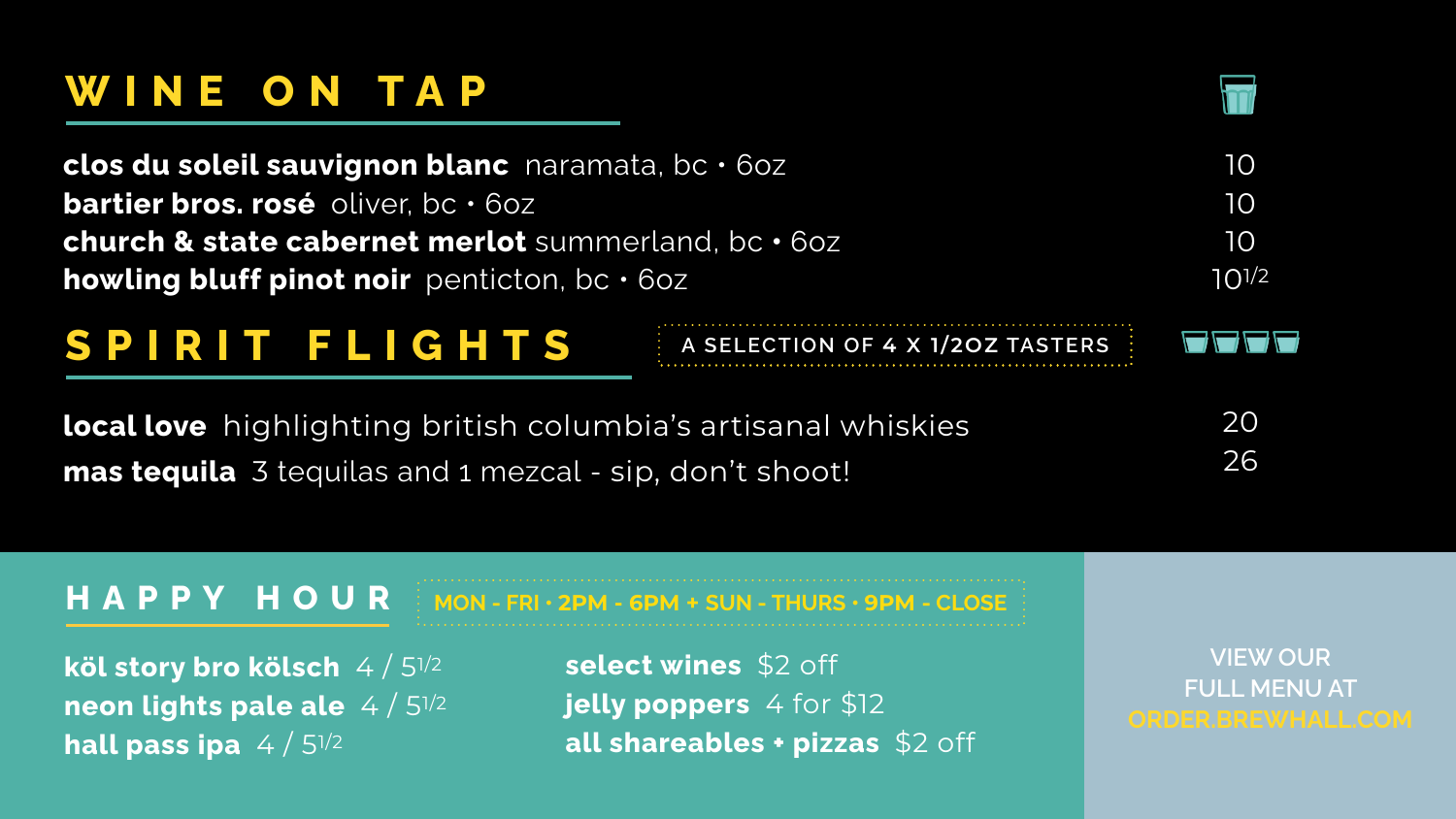## **COCKTAILS**

**royal lavender spritz** 15 empress gin, lavender syrup, lemon, egg white • 2oz

**yuzu japanese sour** 16 suntory toki whiskey, yuzu, lemon, egg white • 2oz

**barrel aged old fashioned** 12 old forester bourbon, angostura • 2oz

**barrel aged mezcal negroni** 17 creyente mezcal, campari, sweet vermouth • 3oz

# **ADULT SLUSHIES SHOOTERS**

### **jelly poppers** 4

blue hawaiian • 1oz apple jack • 1oz champagne gummy bear • 1oz

**margarita** 10 served on the rocks . 11/2oz

### **margarita** 12 lime, strawberry, or raspberry • 2oz

**mai tai** 12 white rum, dark rum, orgeat, guava, passion fruit • 2oz

**discovery gin + tonic** 81/2 discovery gin, choice of artisanal tonics • 1oz

**peach rosé sangria** 10 peach schnapps, triple sec, rosé 4oz wine/1oz spirit

### **electric blue long island** 10 a twist on a classic with blue curaçao • 11/2oz